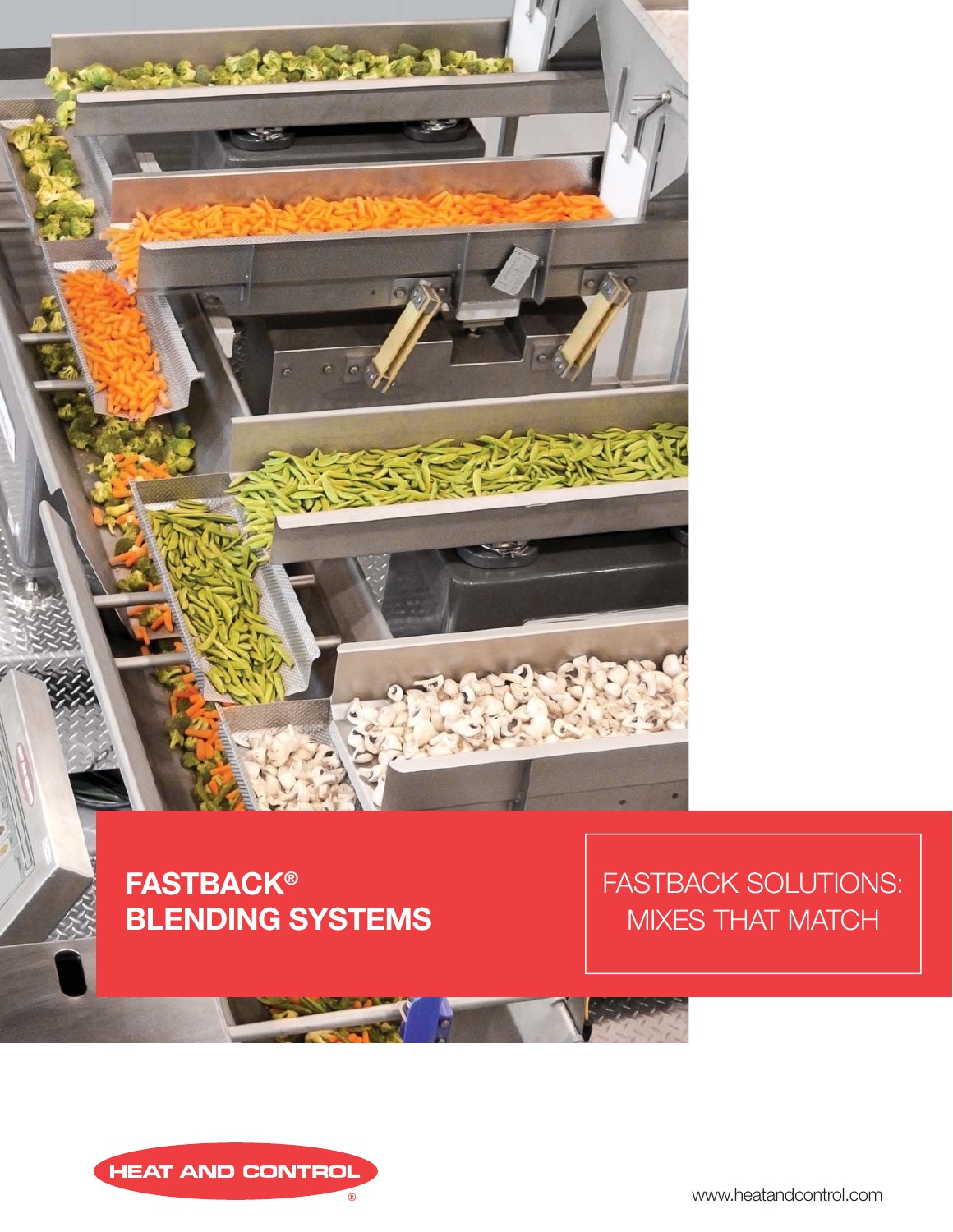





Creating a desirable recipe may be the first step in launching a successful product, but producing a product with unwavering quality is what wins customers and generates their loyalty.

FastBack Blending Systems offer manufacturers the most economical and accurate means of delivering product blends to multiple scales in a variety of environments.

Distinct products behave uniquely when conveyed and blended; therefore, FastBack Blending Systems give manufacturers the ability to calibrate each component stream for a constant product stream flow.

For food manufacturers, achieving these balanced blends is a complex task that requires the synchronization of various technologies.

This synchronization provides consistent component streams, meters components with dependable accuracy, and conveys blended components without segregation– while giving operators complete and intuitive control over the entire process.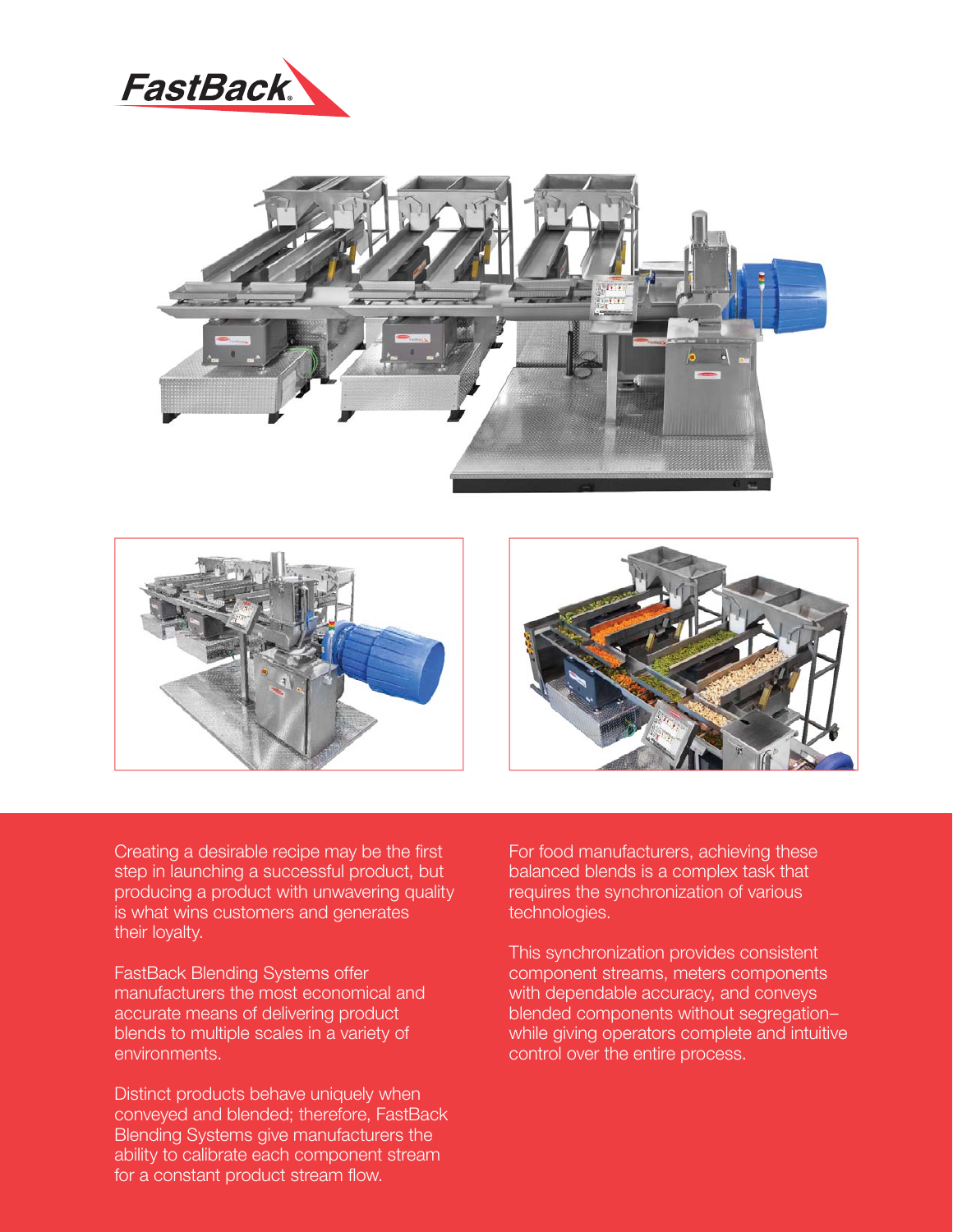# BLENDING SYSTEMS FEATURES



**Hermetically sealed stainless steel load cells** These rugged, IP68 highresolution load cells are tough enough for the most demanding environments.



#### **Integrated recipe-driven control system with proportional-integralderivative (PID) feedback**

The integrated, recipe-driven New Horizon operator interface terminal provides an intuitive user experience and smart, self-correcting controls for straightforward operation and dependable performance.



**Integrated seasoning application and tumble drum mixing** Our patented dynamic

tumble drum further improves the product blend and facilitates seasoning immediately prior to packaging.



### **Simple sanitation**

Quick-disconnect weight trays and wipe-and-go sanitation for FastBacks minimize cleaning time and maximize production time.



#### **Modular design**

The modular design is expandable to ten positions so a single FastBack Blending System can meet current and future requirements, as well as enables manufacturers to produce complex blends that are impossible with a blending scale (and at a fraction of the price).

## PERFORMACE | CONSISTENCY | RELIABILITY

#### **ACCURACY**

Built on FastBack's gentle handling, rugged highresolution load cells, and New Horizon controls with PID feedback and intuitive operation, FastBack Blending Systems are compact blending solutions capable of 2–4% accuracy, depending on the product.

#### **OPERATOR BENEFITS**

Minimal maintenance requirements

Maintenance on the load cell trays is minimal as it has no moving parts. Only periodic checks and taring are advised at regular intervals.

#### **Changeovers**

After wiping down the FastBack pans, load cell trays, and hoppers, operators only need to select the new recipe and to load the new ingredients before priming the system.